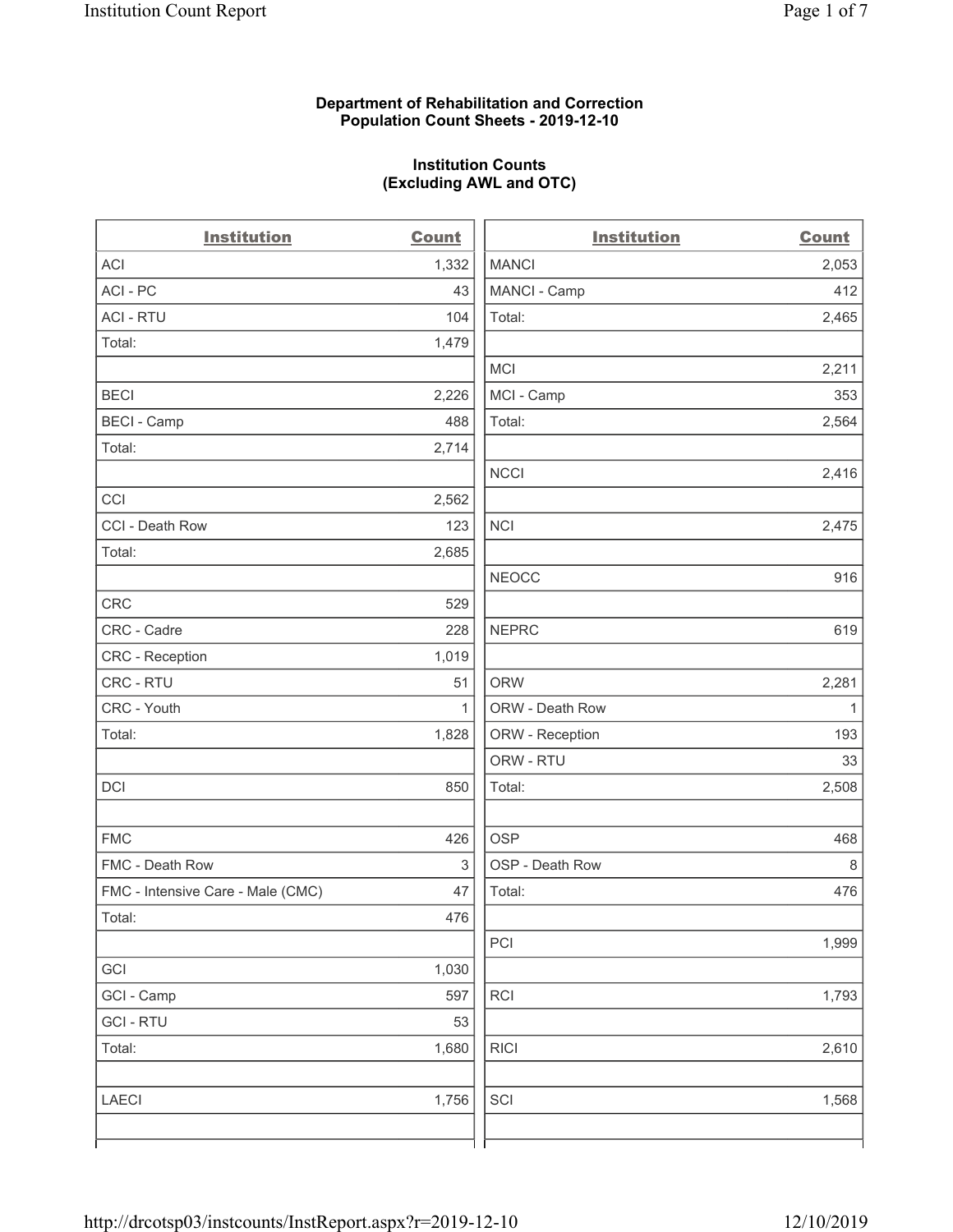| 1,861 | <b>SOCF</b>      | 1,234                              |
|-------|------------------|------------------------------------|
| 193   | SOCF - RTU       | 67                                 |
| 2,054 | Total:           | 1,301                              |
|       |                  |                                    |
| 2,241 | <b>TCI</b>       | 1,021                              |
|       | TCI - Camp       | 434                                |
| 183   | Total:           | 1,455                              |
| 127   |                  |                                    |
| 1,241 | <b>TOCI</b>      | 776                                |
| 1,551 | <b>TOCI - PC</b> | 92                                 |
|       | Total:           | 868                                |
| 1,026 |                  |                                    |
| 1,226 | <b>WCI</b>       | 1,288                              |
| 2,252 | <b>WCI-RTU</b>   | 34                                 |
|       | Total:           | 1,322                              |
|       |                  | 48,921<br><b>Total Population:</b> |
|       |                  |                                    |

\* The Total Population includes 30 Offenders with Reason Codes 30 & 31. \*\* The Total Population includes 37 Offenders with Reason Code 0A.

### **Male Population by Security Level (Include AWL and Exclude OTC)**

| <b>Security Level</b>  |                   | <b>Body</b> | <b>AWL</b> | $(-OTC)$ | <b>Total</b> |
|------------------------|-------------------|-------------|------------|----------|--------------|
| <b>Total Level E</b>   |                   | 944         | 3          | 2        | 945          |
| <b>Total Level 4</b>   |                   | 1,715       | 18         | 11       | 1,722        |
| Total Level 3          |                   | 11,476      | 185        | 164      | 11,497       |
| Total Level 2          |                   | 16,632      | 198        | 142      | 16,688       |
| Total Level 1          |                   | 13,957      | 149        | 89       | 14,017       |
| <b>Total Death Row</b> |                   | 138         |            | $\Omega$ | 139          |
|                        | <b>Total Male</b> | 44,862      | 554        | 408      | 45,008       |

#### **Female Population by Institution (Include AWL and Exclude OTC)**

| $\cdot$                |             | . .        |          |              |
|------------------------|-------------|------------|----------|--------------|
| <b>Institution</b>     | <b>Body</b> | <b>AWL</b> | $(-OTC)$ | <b>Total</b> |
| <b>DCI</b>             | 850         | 4          |          | 853          |
| <b>FMC</b>             | 9           |            |          | 10           |
| <b>NEPRC</b>           | 619         | 14         | 5        | 628          |
| <b>ORW</b>             | 2,280       | 45         | 27       | 2,298        |
| <b>ORW - Death Row</b> |             | 0          | 0        |              |
| <b>ORW</b> - Reception | 193         | 8          | 6        | 195          |
|                        |             |            |          |              |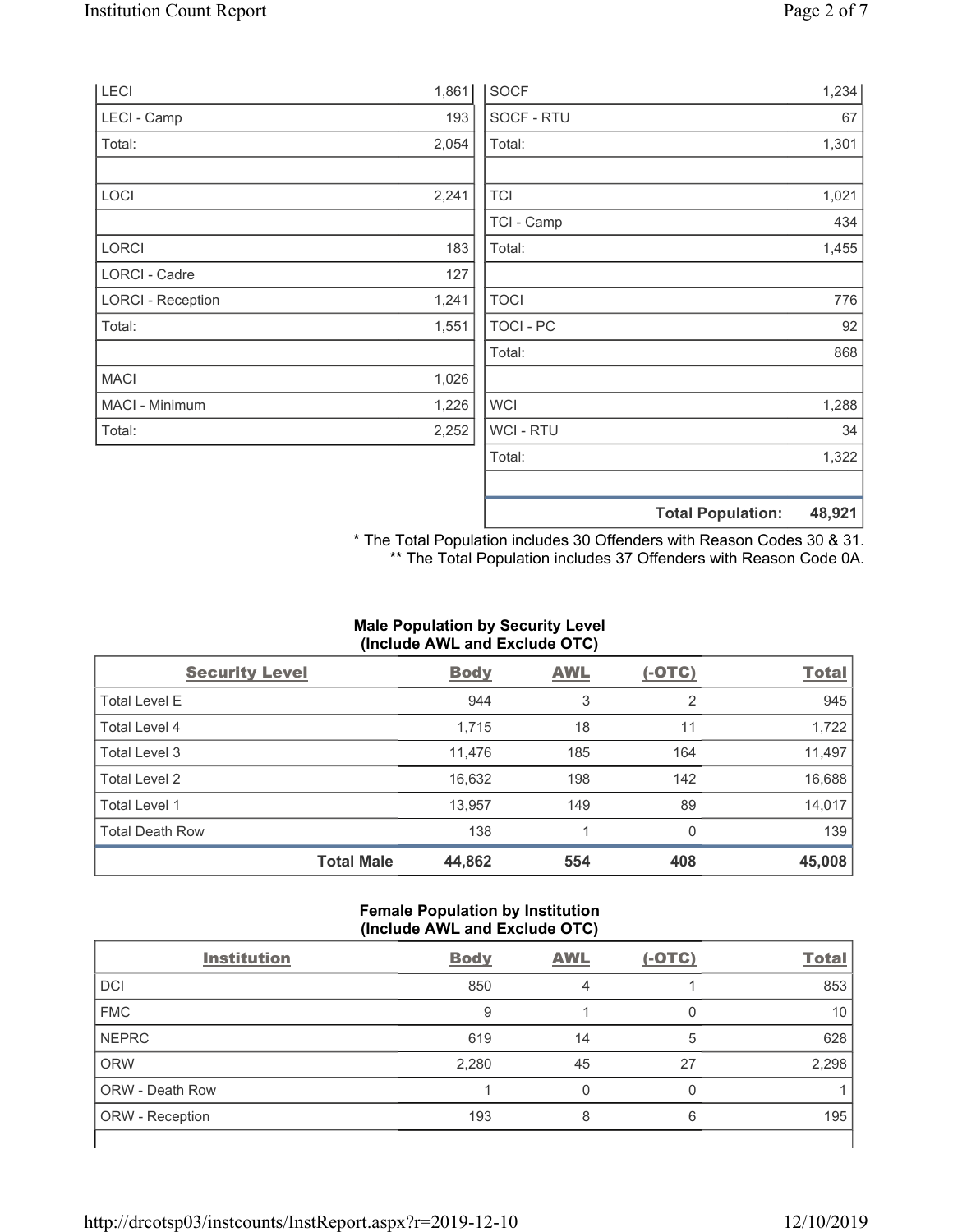| ORW - RTU |                          | 33     |     |     | 33     |
|-----------|--------------------------|--------|-----|-----|--------|
|           | <b>Total Female</b>      | 3.985  | 72  | 39  | 4,018  |
|           |                          |        |     |     |        |
|           | <b>Total Population:</b> | 48,847 | 626 | 447 | 49,026 |

#### **Male Population by Institution: Security Level 5 and E (Include AWL and Exclude OTC)**

| <b>Institution</b>   | <b>Body</b>    | <b>AWL</b>          | $(-OTC)$            | <b>Total</b>    |
|----------------------|----------------|---------------------|---------------------|-----------------|
| ACI                  | 3              | $\mathbf{0}$        | 0                   | 3               |
| ${\sf CRC}$          | $\overline{7}$ | $\boldsymbol{0}$    | $\boldsymbol{0}$    | $\overline{7}$  |
| CRC - Reception      | $\overline{4}$ | $\mathbf 0$         | 0                   | $\overline{4}$  |
| CRC - RTU            | 5              | $\mathbf 0$         | $\mathbf 0$         | 5               |
| <b>FMC</b>           | 1              | $\mathbf 0$         | 0                   | 1               |
| LECI                 | $6\,$          | $\mathbf 0$         | 0                   | $\,6\,$         |
| <b>MACI</b>          | 11             | $\mathbf 0$         | 0                   | 11              |
| <b>MANCI</b>         | $\overline{2}$ | $\boldsymbol{0}$    | 0                   | $\sqrt{2}$      |
| <b>NEOCC</b>         | 1              | $\mathsf{O}\xspace$ | 0                   | 1               |
| OSP                  | 316            | 1                   | $\boldsymbol{0}$    | 317             |
| RCI                  | 1              | $\mathbf 0$         | $\boldsymbol{0}$    | 1               |
| <b>SOCF</b>          | 429            | $\overline{2}$      | $\overline{2}$      | 429             |
| <b>TCI</b>           | 3              | $\mathbf 0$         | $\mathsf{O}\xspace$ | 3               |
| <b>TOCI</b>          | 141            | $\mathsf{O}\xspace$ | $\boldsymbol{0}$    | 141             |
| <b>WCI</b>           | 8              | $\mathbf 0$         | $\mathbf 0$         | 8               |
| WCI - RTU            | $6\,$          | $\mathsf{O}\xspace$ | $\mathbf 0$         | $6\phantom{1}6$ |
| <b>Total Level 5</b> | 944            | 3                   | $\overline{2}$      | 945             |

#### **Male Population by Institution: Security Level 4 (Include AWL and Exclude OTC)**

| <b>Institution</b>                | <b>Body</b>    | <b>AWL</b> | $(-OTC)$ | <b>Total</b> |
|-----------------------------------|----------------|------------|----------|--------------|
| ACI                               | 4              |            |          | 5            |
| CRC                               | 12             |            |          | 12           |
| CRC - Reception                   | $\overline{2}$ | 0          | $\Omega$ |              |
| CRC - RTU                         | 12             | O          | n        | 12           |
| <b>FMC</b>                        | 3              |            |          |              |
| FMC - Intensive Care - Male (CMC) |                |            |          |              |
| LECI                              | $\overline{2}$ | 0          | $\Omega$ |              |
| LOCI                              | 0              | 4          | 4        | O            |
| <b>LORCI</b>                      | 4              |            |          | 5            |
| LORCI - Cadre                     |                |            |          |              |
|                                   |                |            |          |              |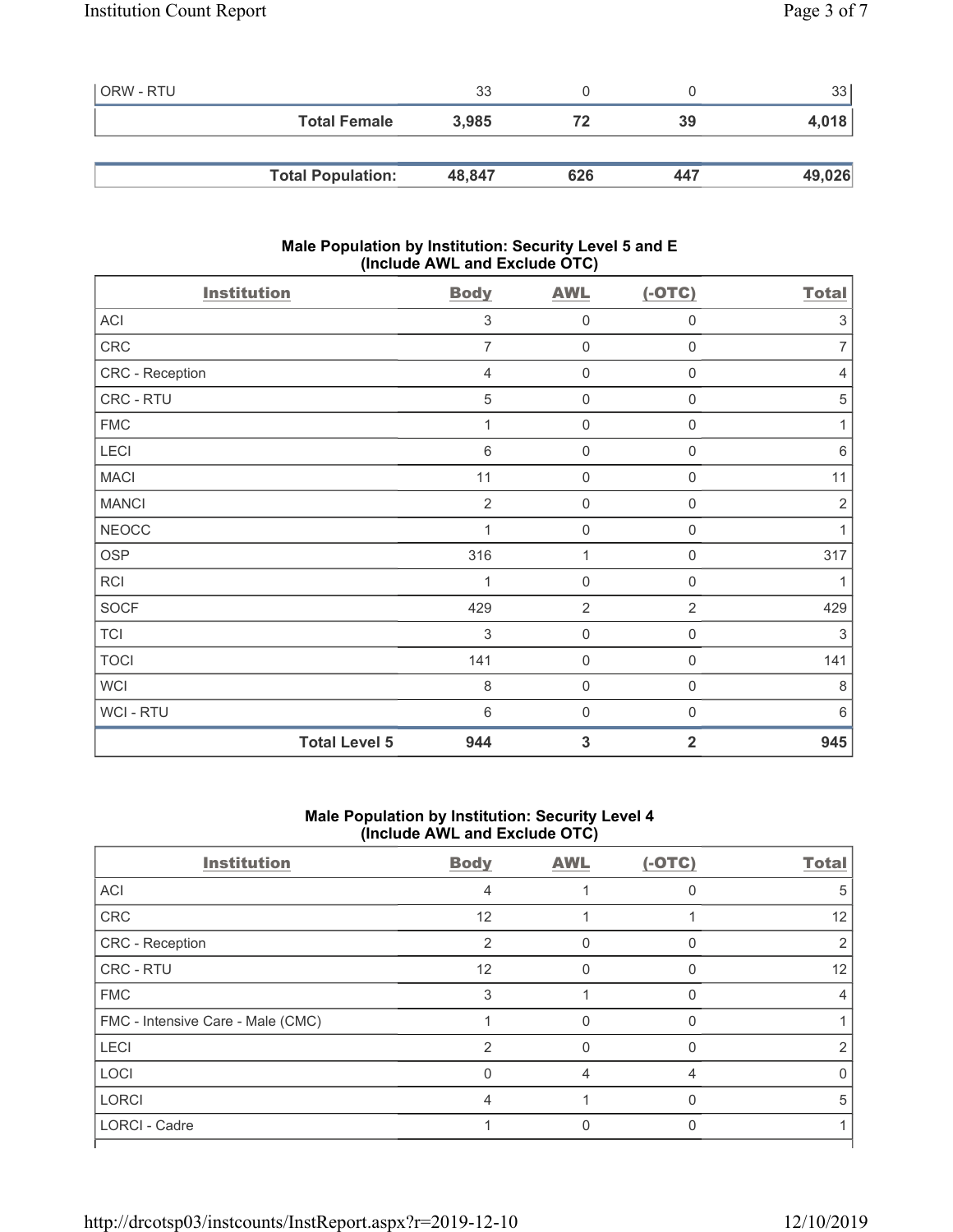| <b>LORCI - Reception</b> |                      | $\overline{2}$ | 0              | $\Omega$       | $\overline{2}$ |
|--------------------------|----------------------|----------------|----------------|----------------|----------------|
| <b>MACI</b>              |                      | 17             | $\mathbf 0$    | $\Omega$       | 17             |
| <b>MANCI</b>             |                      | $\sqrt{5}$     | $\mathbf 0$    | $\Omega$       | 5              |
| <b>NEOCC</b>             |                      |                | $\mathbf{0}$   | O              |                |
| <b>OSP</b>               |                      | 131            | $\overline{2}$ |                | 132            |
| <b>SOCF</b>              |                      | 797            | 5              | 3              | 799            |
| SOCF - RTU               |                      | 67             | 0              | $\Omega$       | 67             |
| <b>TCI</b>               |                      | 10             | $\mathbf{0}$   | $\Omega$       | 10             |
| <b>TOCI</b>              |                      | 621            | 3              | $\overline{2}$ | 622            |
| TOCI - PC                |                      | 16             | $\mathbf{0}$   | 0              | 16             |
| <b>WCI</b>               |                      | 3              | $\mathbf{0}$   | $\Omega$       | 3              |
| WCI - RTU                |                      | $\overline{4}$ | $\Omega$       | $\Omega$       | $\overline{4}$ |
|                          | <b>Total Level 4</b> | 1,715          | 18             | 11             | 1,722          |

#### **Male Population by Institution: Security Level 3 (Include AWL and Exclude OTC)**

| <b>Institution</b>                | <b>Body</b>      | <b>AWL</b>          | $(-OTC)$            | <b>Total</b>   |
|-----------------------------------|------------------|---------------------|---------------------|----------------|
| <b>ACI</b>                        | 17               | $\mathsf{O}\xspace$ | $\mathsf{O}\xspace$ | 17             |
| ACI-PC                            | $\boldsymbol{9}$ | $\mathsf{O}\xspace$ | $\mathsf 0$         | $9\,$          |
| <b>BECI</b>                       | 1                | $\mathsf{O}\xspace$ | $\mathsf 0$         | 1              |
| CCI                               | $\mathbf{1}$     | $\mathsf{O}\xspace$ | $\mathsf 0$         | $\mathbf{1}$   |
| CRC                               | 289              | 10                  | 10                  | 289            |
| CRC - Cadre                       | 21               | $\mathbf 0$         | $\mathbf 0$         | 21             |
| <b>CRC</b> - Reception            | 642              | 23                  | 23                  | 642            |
| CRC - RTU                         | 34               | $\mathbf 0$         | $\mathsf{O}\xspace$ | 34             |
| CRC - Youth                       | 1                | $\mathsf{O}\xspace$ | $\mathsf{O}\xspace$ | $\mathbf{1}$   |
| <b>FMC</b>                        | 11               | $\mathbf 0$         | $\mathsf 0$         | 11             |
| FMC - Intensive Care - Male (CMC) | $\overline{4}$   | $\mathsf 0$         | $\mathsf{O}\xspace$ | $\overline{4}$ |
| <b>LAECI</b>                      | $\overline{4}$   | $\mathbf{1}$        | $\mathbf{1}$        | $\overline{4}$ |
| LECI                              | 1,765            | 11                  | $\overline{7}$      | 1,769          |
| LOCI                              | 1                | $\mathbf 0$         | $\mathsf 0$         | 1              |
| <b>LORCI</b>                      | 59               | 59                  | 57                  | 61             |
| <b>LORCI - Cadre</b>              | 8                | $\mathsf{O}\xspace$ | $\mathsf{O}\xspace$ | 8              |
| <b>LORCI - Reception</b>          | 942              | $\overline{2}$      | $\overline{2}$      | 942            |
| <b>MACI</b>                       | 888              | $\overline{4}$      | $\overline{4}$      | 888            |
| <b>MANCI</b>                      | 1,953            | 23                  | 20                  | 1,956          |
| <b>NEOCC</b>                      | 896              | $\mathbf 5$         | 3                   | 898            |
| <b>OSP</b>                        | 1                | $\mathsf{O}\xspace$ | $\mathsf{O}\xspace$ | 1              |
| PCI                               | 39               | $\overline{2}$      | $\mathsf 0$         | 41             |
| RCI                               | 1,605            | 20                  | 16                  | 1,609          |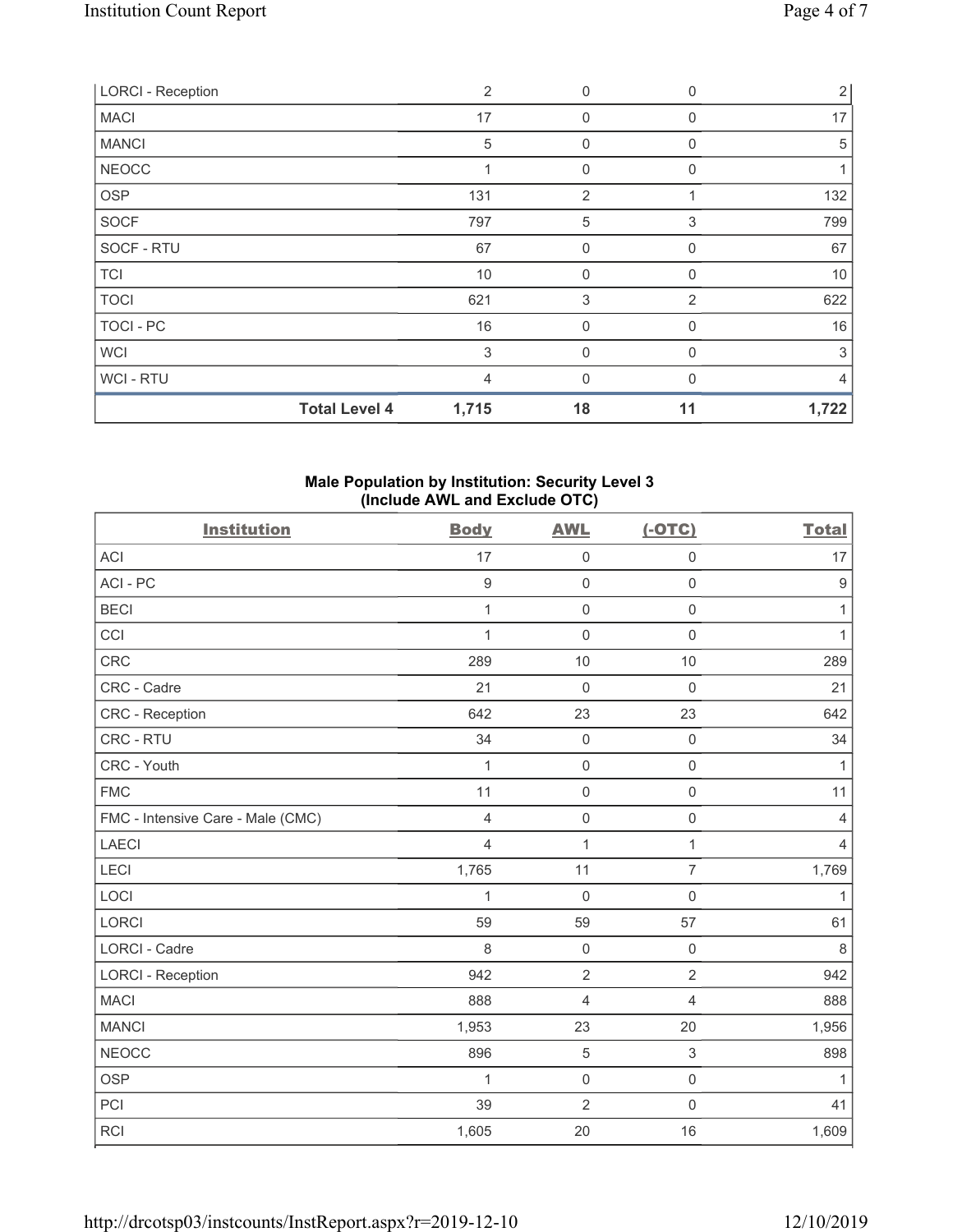| RICI        |                      | 3      |          |     | 3 l    |
|-------------|----------------------|--------|----------|-----|--------|
| SCI         |                      |        | 0        | 0   |        |
| SOCF        |                      | 8      | 0        |     | 8      |
| <b>TCI</b>  |                      | 927    | 8        | 8   | 927    |
| TCI - Camp  |                      |        |          |     |        |
| <b>TOCI</b> |                      | 14     | $\Omega$ | 0   | 14     |
| TOCI-PC     |                      | 76     | 0        |     | 76     |
| <b>WCI</b>  |                      | 1,235  | 17       | 13  | 1,239  |
| WCI-RTU     |                      | 20     | $\Omega$ |     | 20     |
|             | <b>Total Level 3</b> | 11,476 | 185      | 164 | 11,497 |

#### **Male Population by Institution: Security Level 2 (Include AWL and Exclude OTC)**

| <b>Institution</b>                | <b>Body</b>  | <b>AWL</b>          | $(-OTC)$            | <b>Total</b> |
|-----------------------------------|--------------|---------------------|---------------------|--------------|
| <b>ACI</b>                        | 749          | $\sqrt{5}$          | $\overline{2}$      | 752          |
| ACI-PC                            | 25           | $\mathbf 0$         | $\mathsf{O}\xspace$ | 25           |
| <b>ACI - RTU</b>                  | 78           | $\mathbf 0$         | $\mathsf{O}\xspace$ | 78           |
| <b>BECI</b>                       | 1,584        | 10                  | $\overline{7}$      | 1,587        |
| <b>BECI - Camp</b>                | $\mathbf{1}$ | $\mathbf 0$         | $\mathsf{O}\xspace$ | $\mathbf{1}$ |
| CCI                               | 1,985        | 16                  | 11                  | 1,990        |
| <b>CRC</b>                        | 97           | $\overline{4}$      | $\overline{4}$      | 97           |
| CRC - Cadre                       | 206          | $\mathsf{O}\xspace$ | $\mathsf{O}\xspace$ | 206          |
| CRC - Reception                   | 207          | $\boldsymbol{9}$    | $\boldsymbol{9}$    | 207          |
| <b>FMC</b>                        | 12           | $\mathbf{1}$        | $\mathsf{O}\xspace$ | 13           |
| FMC - Intensive Care - Male (CMC) | 12           | $\mathbf 0$         | $\mathsf{O}\xspace$ | 12           |
| GCI                               | 382          | $\,6\,$             | $\sqrt{2}$          | 386          |
| <b>GCI-RTU</b>                    | 42           | $\mathbf 0$         | $\mathsf 0$         | 42           |
| LAECI                             | 1,129        | 24                  | 20                  | 1,133        |
| LECI                              | 86           | $\mathbf 1$         | $\mathsf{O}\xspace$ | 87           |
| LOCI                              | 1,381        | 11                  | 10                  | 1,382        |
| LORCI                             | 106          | 24                  | 20                  | 110          |
| LORCI - Cadre                     | 117          | $\mathsf{O}\xspace$ | $\mathbf 0$         | 117          |
| <b>LORCI - Reception</b>          | 152          | $\mathbf{1}$        | $\overline{1}$      | 152          |
| <b>MACI</b>                       | 109          | $\sqrt{2}$          | $\sqrt{2}$          | 109          |
| <b>MANCI</b>                      | 73           | $\mathbf 0$         | $\mathsf{O}\xspace$ | 73           |
| MCI                               | 1,687        | 14                  | $\,8\,$             | 1,693        |
| <b>NCCI</b>                       | 1,162        | 12                  | 12                  | 1,162        |
| NCI                               | 1,541        | 15                  | 11                  | 1,545        |
| <b>NEOCC</b>                      | 18           | $\mathsf{O}\xspace$ | $\mathsf{O}\xspace$ | 18           |
| PCI                               | 865          | 8                   | $\overline{2}$      | 871          |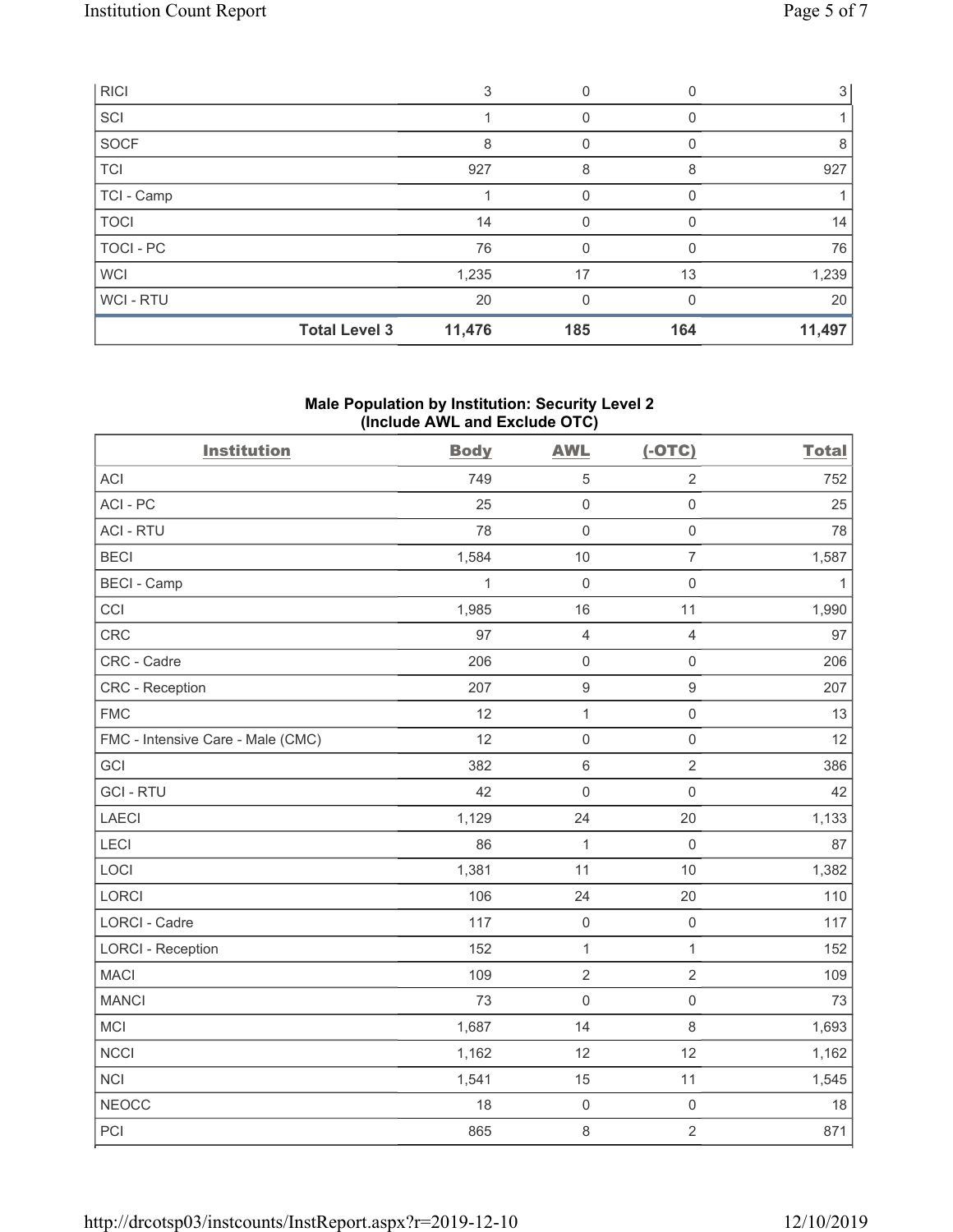| <b>RCI</b>  |                      | 187    | ◠   |     | 187    |
|-------------|----------------------|--------|-----|-----|--------|
| <b>RICI</b> |                      | 1,464  | 25  | 13  | 1,476  |
| SCI         |                      | 1,092  | 8   | 6   | 1,094  |
| TCI         |                      | 40     |     |     | 40     |
| TCI - Camp  |                      |        |     |     |        |
| <b>WCI</b>  |                      | 42     |     |     | 42     |
|             | <b>Total Level 2</b> | 16,632 | 198 | 142 | 16,688 |

#### **Male Population by Institution: Security Level 1 (Include AWL and Exclude OTC)**

| <b>Institution</b>                | <b>Body</b>    | <b>AWL</b>                | $(-OTC)$            | <b>Total</b>     |
|-----------------------------------|----------------|---------------------------|---------------------|------------------|
| <b>ACI</b>                        | 559            | $\ensuremath{\mathsf{3}}$ | $\mathsf{O}\xspace$ | 562              |
| ACI-PC                            | 9              | $\mathsf{O}\xspace$       | $\mathsf{O}\xspace$ | $\boldsymbol{9}$ |
| <b>ACI - RTU</b>                  | 26             | $\mathsf 0$               | $\mathsf{O}\xspace$ | 26               |
| <b>BECI</b>                       | 640            | 13                        | $\overline{7}$      | 646              |
| <b>BECI - Camp</b>                | 486            | $\mathsf{O}\xspace$       | $\mathsf 0$         | 486              |
| CCI                               | 575            | $\,6\,$                   | $\sqrt{3}$          | 578              |
| <b>CRC</b>                        | 63             | $\mathsf 0$               | $\mathsf{O}\xspace$ | 63               |
| CRC - Cadre                       | $\mathbf{1}$   | $\mathsf 0$               | $\mathsf 0$         | $\mathbf{1}$     |
| CRC - Reception                   | 159            | $\overline{7}$            | $6\,$               | 160              |
| <b>FMC</b>                        | 390            | $\,6\,$                   | $\mathfrak{S}$      | 393              |
| FMC - Intensive Care - Male (CMC) | 30             | $\mathbf 0$               | $\mathsf{O}\xspace$ | 30               |
| GCI                               | 648            | 14                        | $\overline{7}$      | 655              |
| GCI - Camp                        | 597            | $\mathsf{O}\xspace$       | $\mathsf{O}\xspace$ | 597              |
| <b>GCI-RTU</b>                    | 11             | $\mathbf 0$               | $\mathsf{O}\xspace$ | 11               |
| <b>LAECI</b>                      | 623            | $\,8\,$                   | $\overline{7}$      | 624              |
| LECI                              | $\overline{2}$ | $\ensuremath{\mathsf{3}}$ | $\mathfrak{S}$      | $\overline{2}$   |
| LECI - Camp                       | 193            | $\mathsf{O}\xspace$       | $\mathsf{O}\xspace$ | 193              |
| LOCI                              | 859            | $\overline{5}$            | $\mathfrak{S}$      | 861              |
| LORCI                             | 14             | 14                        | 12                  | 16               |
| LORCI - Cadre                     | $\mathbf{1}$   | $\mathsf 0$               | $\mathsf 0$         | $\mathbf{1}$     |
| <b>LORCI - Reception</b>          | 145            | $\mathsf 0$               | $\mathsf 0$         | 145              |
| MACI - Minimum                    | 1,226          | 12                        | $\overline{9}$      | 1,229            |
| <b>MANCI</b>                      | 20             | $\overline{7}$            | $\overline{4}$      | 23               |
| MANCI - Camp                      | 412            | $\mathsf{O}\xspace$       | $\mathsf 0$         | 412              |
| <b>MCI</b>                        | 524            | $\overline{7}$            | 3                   | 528              |
| MCI - Camp                        | 353            | $\mathsf 0$               | $\mathsf{O}\xspace$ | 353              |
| <b>NCCI</b>                       | 1,253          | $\mathbf 5$               | $\mathbf{2}$        | 1,256            |
| <b>NCI</b>                        | 933            | $\,6\,$                   | $\overline{4}$      | 935              |
| <b>OSP</b>                        | 20             | $\mathsf 0$               | $\mathsf 0$         | 20               |